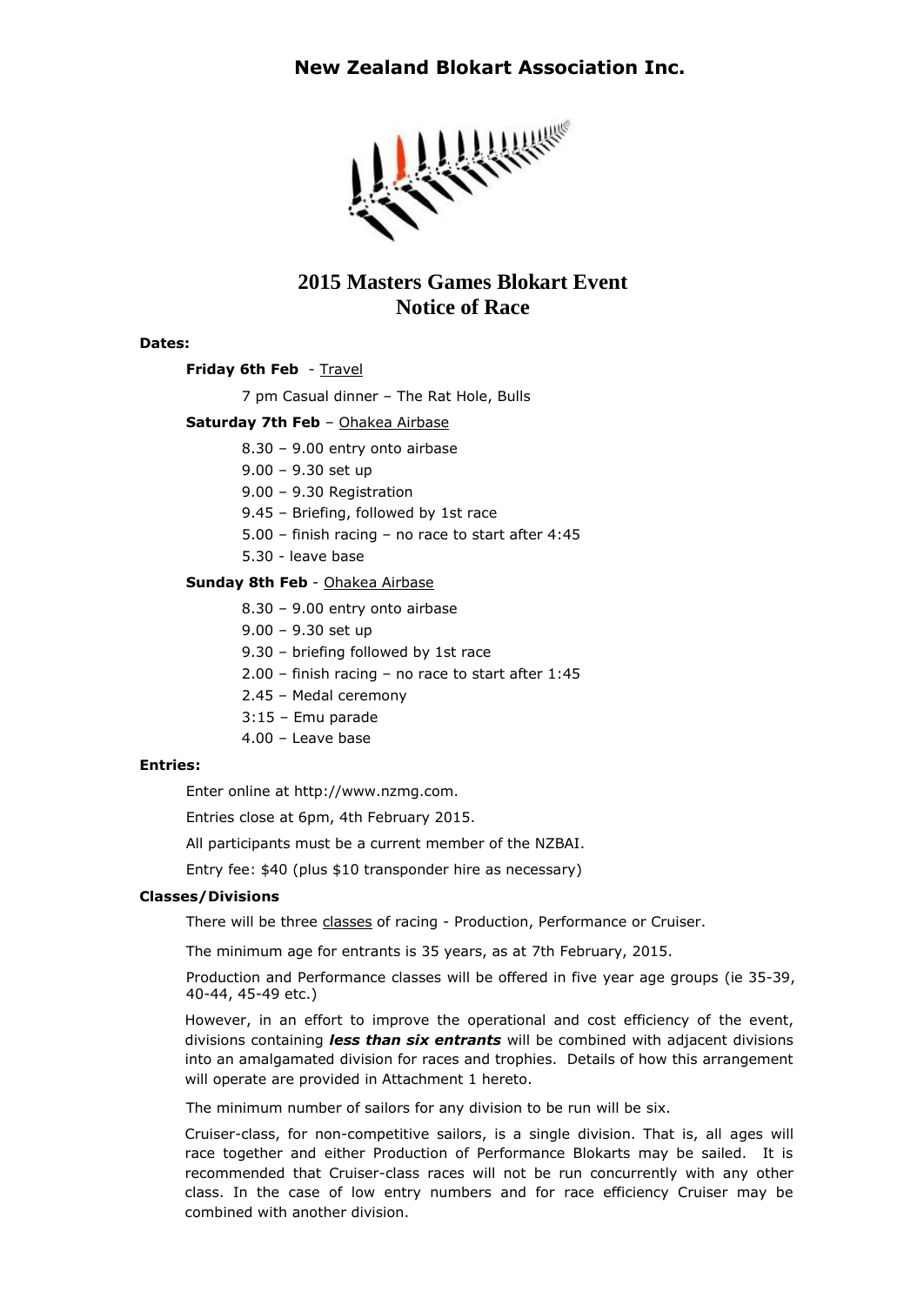# **New Zealand Blokart Association Inc.**

### **Format**

- Divisions may run together for efficiency.
- Minimum of four rounds to count for a series.
- Low points scoring to be used.
- After eight races a competitor can drop their worst performance, 15 races two worst performances, 21 races three worst performances.
- There will be Gold, Silver and Bronze Medals for each division
- The race course will be notified at the briefing but may be a mixture of short and long races and may be changed during the day.
- Electronic timing may be used and all blokarts must have a transponder.
- The start sequence will be outlined at the briefing. Anyone over at the start must return to the pre-start side by sailing around the end of the starting line and recross the start line in the direction of the race and on the tack notified in briefing without interfering with any other blokart.
- Two races may be run concurrently, starting at different times.
- Race officers will make the decision whether to start a race or not.
- The race officer or start/finish officials may shorten or abandon a race after it has started.

### **Equipment and sailing rules**

- Please refer to IBRA rules with NZBAI modifications, edition 3. This can be read on the NZBAI website at http://www.bai.co.nz/blokart-sailing/rules/.
- Wheel balancing weights must be glued or siliconed onto wheel.
- Seat clamps must be taped in place.
- Pulley whip numbers will be supplied and must be used.
- Competitors may apply to the race committee with any exceptions.
- Trial blokart International equipment may be allowed on request.
- There is no inside overlap room for start marks at the start. Normal overlap room as per NZBAI rules is given after the start.

### **Protests (changed from IBRA rules)**

- A competitor shall inform the other party they are to protest if possible.
- If a protest proceeds (no penalty taken) then the race officer/s will receive a written submission on a protest form from the protesting competitor along with a fee of \$10 within 20 minutes of the race finishing. The \$10 fee will be refunded if the protest is abandoned or upheld. A conference will follow with both parties but if no easy remedy is obtained then the protested competitor will respond in writing and a decision will be made by the end of each day by the race officer/s or a senior sailor after consultation with both competitors. No other comments will be taken into account unless asked for.